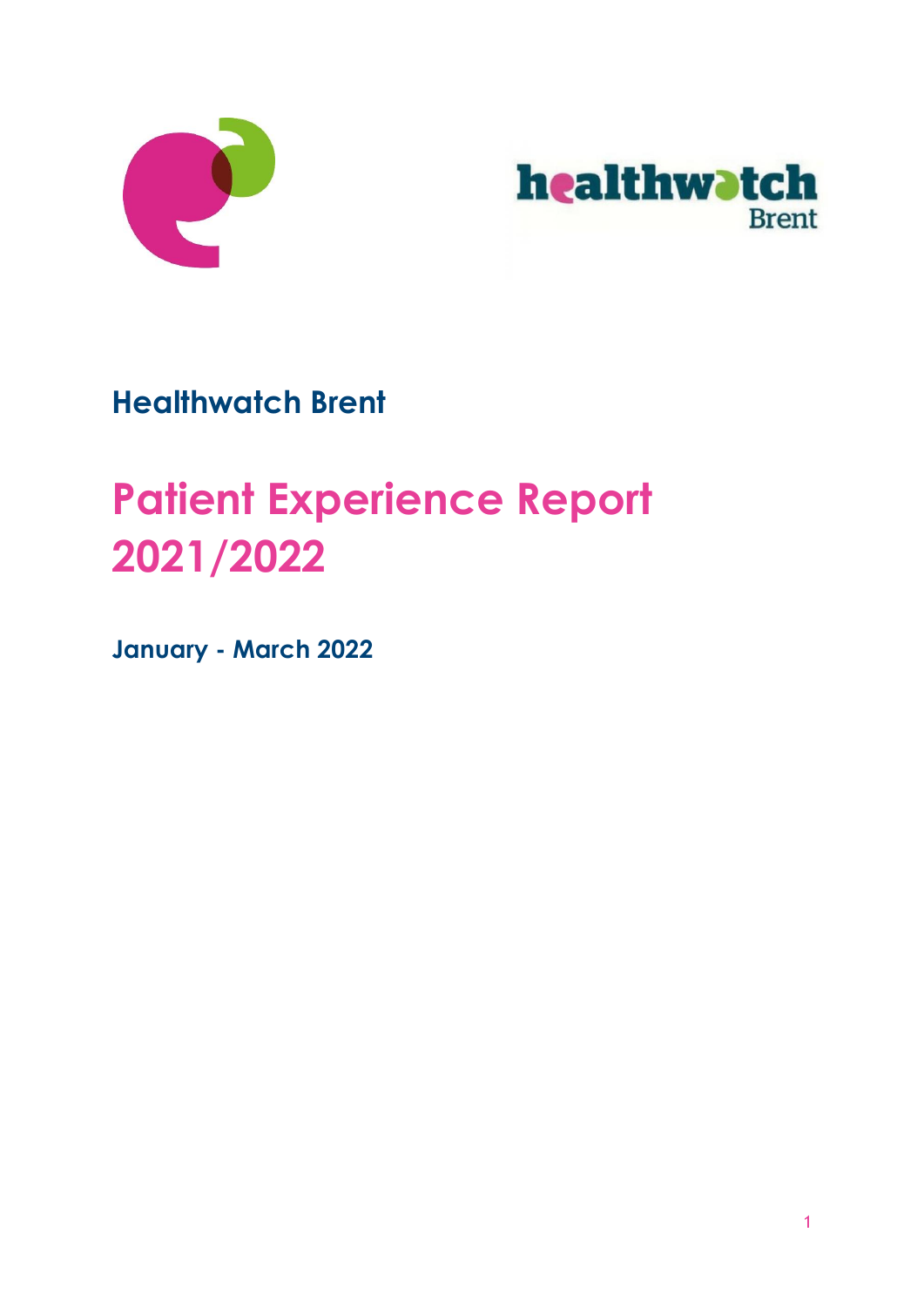## **Contents**

| Executive summary         |                |  |  |  |  |
|---------------------------|----------------|--|--|--|--|
| Results - Q1 - Q4 2021/22 | 3              |  |  |  |  |
| Conclusion                | $\overline{4}$ |  |  |  |  |
| Introduction              | 5              |  |  |  |  |
| Overview                  | 6              |  |  |  |  |
| Surveys results           | 7              |  |  |  |  |
| Service rating            | 7              |  |  |  |  |
| Likely to recommend       | 9              |  |  |  |  |
| Feedback sentiment        | 9              |  |  |  |  |
| Cases                     | 15             |  |  |  |  |
| Themes cases              | 15             |  |  |  |  |
| Relationship management   | 20             |  |  |  |  |
| Community groups          | 20             |  |  |  |  |
| Demographic information   | 21             |  |  |  |  |
| Conclusion                | 25             |  |  |  |  |
|                           |                |  |  |  |  |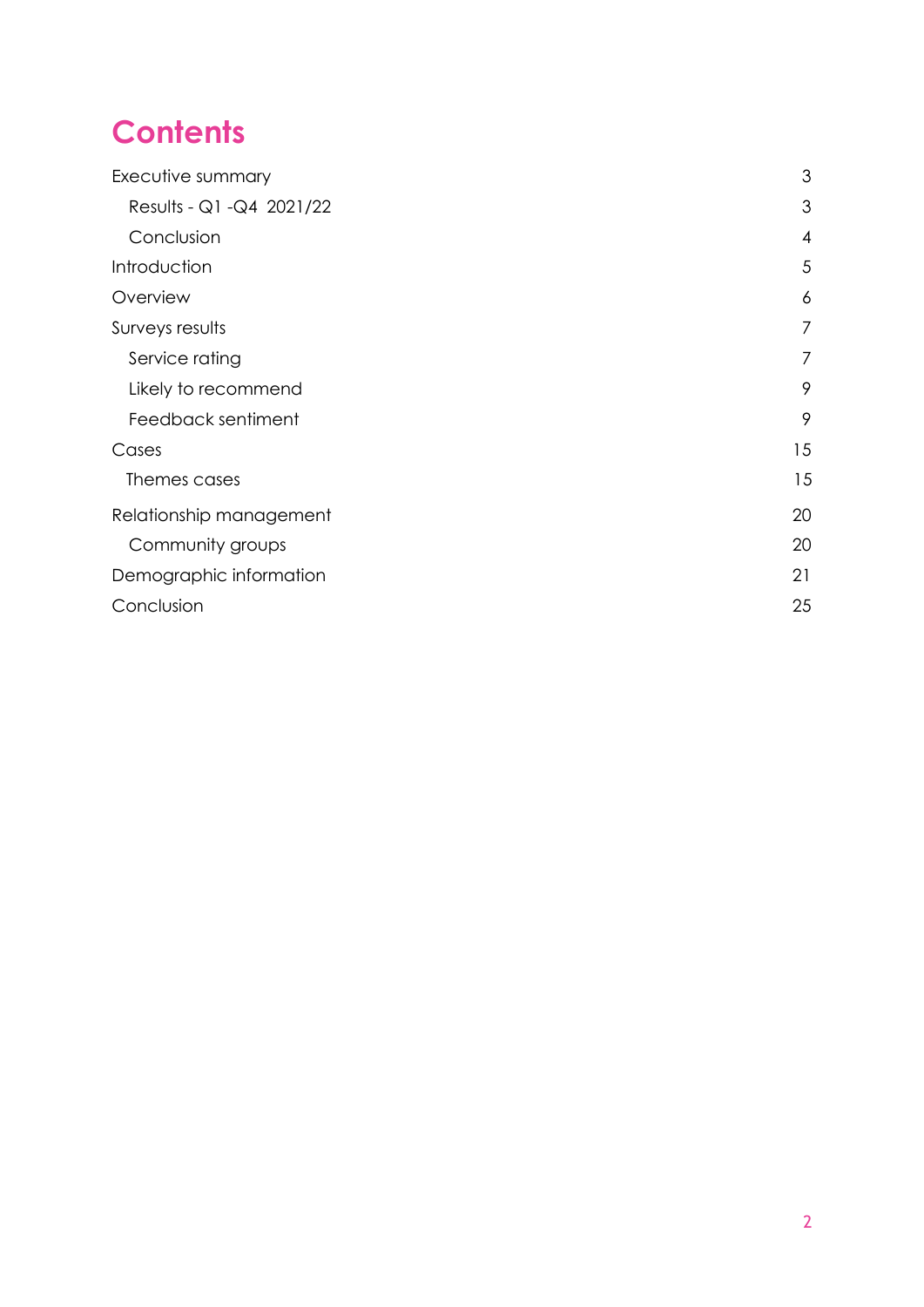## <span id="page-2-0"></span>**Executive summary**

#### <span id="page-2-1"></span>**Results - Q1 – Q4 2021/22**

|                                                   | Q1             | Q2             | Q3       | Q <sub>4</sub> | <b>Total 2021/22</b> |
|---------------------------------------------------|----------------|----------------|----------|----------------|----------------------|
| Total number of health service surveys completed  | 16             | 48             | 129      | 69             | 362                  |
| Total number of individual survey views collected | 19             | 46             | 140      | 474            | 679                  |
| Number of group surveys                           | 2              | $\overline{4}$ | 2        | 4              | 22                   |
| Number of people - cases                          | 22             | 40             | 37       | 26             | 125                  |
| Signed up for newsletter                          | 4              | 2              | 33       | 36             | 75                   |
| Number of organisations connected with            | 12             | 42             | 15       | 14             | 83                   |
| More information about Healthwatch Brent service  | $\overline{4}$ | 6              | 44       | 35             | 89                   |
| Complaints about Healthwatch Brent service        | Ω              | 0              | $\Omega$ | 0              | 0                    |
| Compliments about Healthwatch Brent service       |                |                | 0        | 0              | 2                    |

**Surveys** – we have increased our number of individual health service surveys via the website due to feedback received for our GP Access Project: 'Understanding Patient experience when accessing GPs in Brent'. However, this meant that we have seen a reduction in patients sharing their feedback with us on other health and social care services. We will ensure in Q1 for 2022/23 we will continue to increase our group sessions and our community outreach in conjunction with the community groups we are liaising with to ensure we are reaching the most seldom heard groups to understand their experiences of using health and social care services.

**Cases** – The number of cases received per month has decreased from 37 in Q3 to 26 in Q4. Even though this is a reactive service which should increase with publicity and promotion, we have seen a slight drop due to the challenges faced in visiting community groups during the Covid-19 restrictions which were in place at the beginning of this year. However, Q4 cases are increasingly more complex and we are spending more time speaking with residents to ensure that health services are meeting their needs. We will continually work towards our set target of 50 per month over the next financial quarter. We will keep this target under constant review and monitor the impact of the promotional work we have planned.

**Projects- 'Understanding the experience of arranging a GP appointment across Brent'** Healthwatch Brent undertook a public engagement project from December 2021 to March 2022 to understand the experience of arranging a GP appointment across Brent. 371 patients shared their experiences with us and from these findings we have made a number of recommendations for specific GP practice in Brent, which have been shared with the GP practices and Brent Primary Care Commissioning team.

**Commissioned work- North West London Primary Care Winter Access Schemes.** 

North West London Primary Care commissioned Healthwatch Brent to independently evaluate four pilot schemes that have been implemented over the winter months to take pressures off of various primary care and crisis services. The schemes evaluated were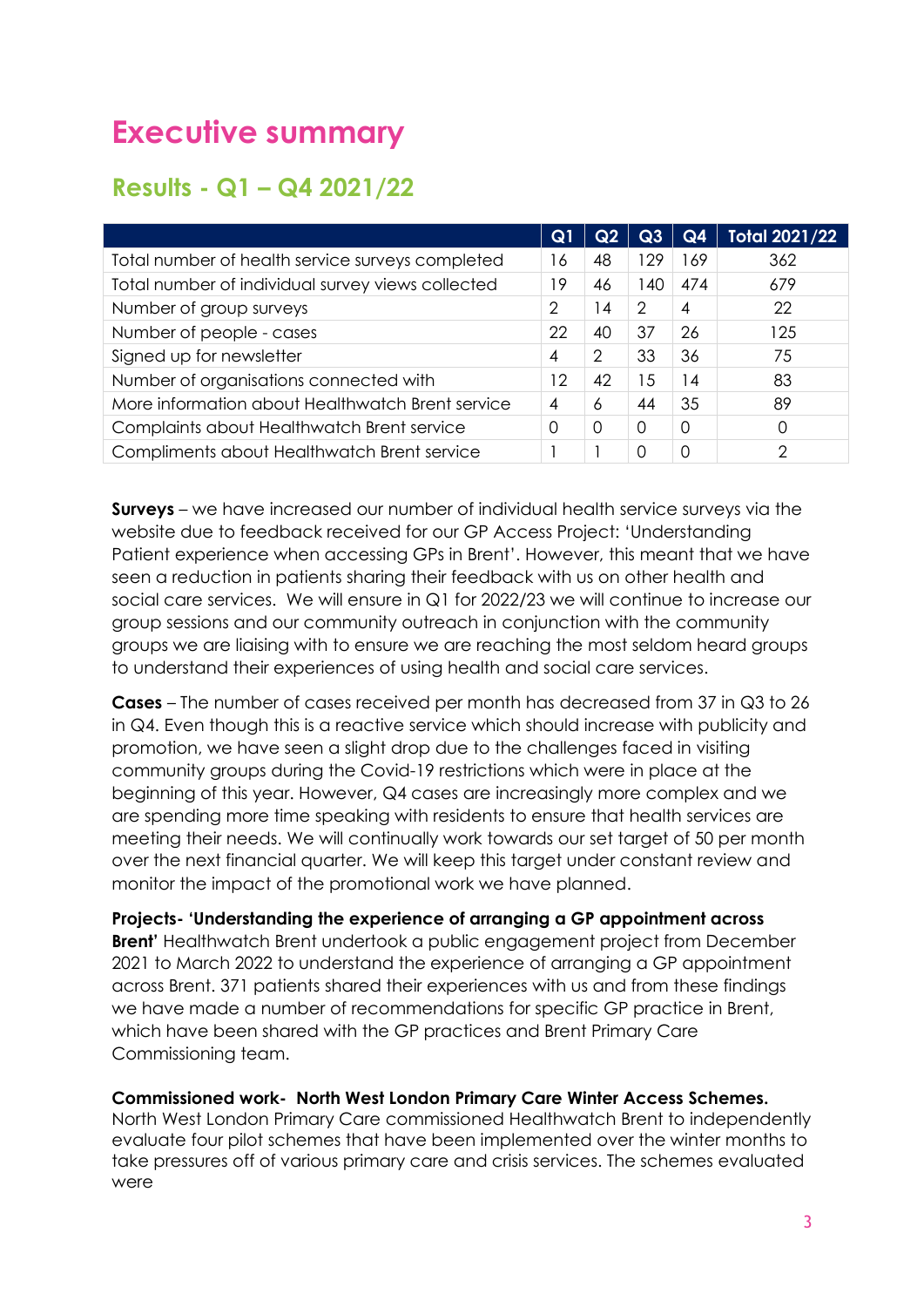- Additional Appointment GP Access Hubs
- Mental Health Crisis Support
- Bereavement support and,
- Care home support.

**Relationship management** - We are continuing to build on the relationships with the 78 community groups we have reconnected with so far and aim to identify further community groups over the next quarter via Healthwatch Brent's Grassroots Community Voices.

**Themes –** Access to GP services, ease of gaining an appointment, Communication and Dignity and Respect are common across all areas of our work however we have seen an increase in poor treatment and care.

### <span id="page-3-0"></span>**Conclusion**

In Q4 we have made several recommendations for GP practices and Brent Primary Care to improve GP access for patients. We have continued to give information and advice to a further 26 Brent residents to help them access health and social care. The number of patient experience survey responses has decreased slightly due to our highest priority of gathering the views of patients accessing GP practices.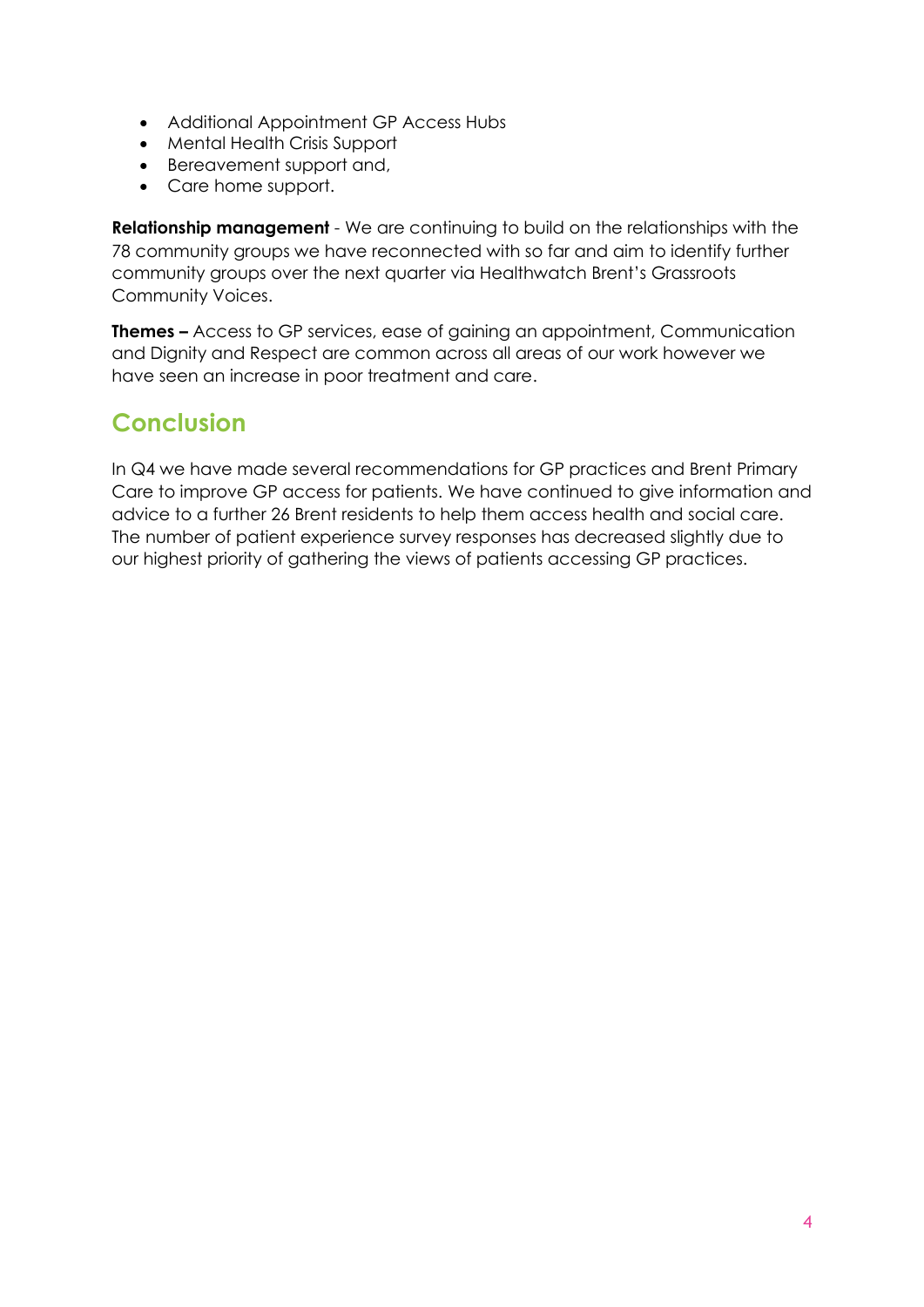## <span id="page-4-0"></span>**Introduction**

This report aims to demonstrate the work completed by the Healthwatch Brent team from January to March 2022.

#### **Service delivery**

We have spoken to local people about experiences with health and social care, which is a core part of what we do. The information given is used to help us set our priorities, and share with key decision-makers in the NHS and local council. From January – March 2022 (Q4), we gathered views from 474 patients and service users across two surveys, and we've continued to collect feedback every day.

We have supported Healthwatch England's Accessible Standard campaign to ensure local health services across Brent are providing alternative formats where required, such as braille, large print and easy read. Services must also support people to communicate, for example by arranging a British Sign Language (BSL) interpreter, deafblind manual interpreter, or an advocate. The standard aims to make sure that people who have a disability, impairment or sensory loss get information that they can access and understand and that they get any communication support they need from health and care services.

We have offered information and support to Brent residents. This year, it has included helping people arrange vital surgery appointments, sharing information about how to make an NHS complaint, and ensuring that people can register with primary care providers.

We have continued to build upon connections with local grass root organisations to understand the following

- Experiences of Children and Young people's mental health challenges
- Understanding what are the barriers for people from the Somali, South Asian communities when accessing mental health services
- Understanding peoples' experiences of being sectioned and discharged in Brent
- Understanding of the East European experience when attempting to access health and social care support in Brent

The following information will inform our priorities for 2022/2023.

We have supported the Homeless Health Group to understand various areas of unmet need in Brent regarding health and homelessness, including what services are available and any potential gaps. The group will work towards this understanding by involving people with lived experience and generating new evidence, data and knowledge where possible.

If you would like to suggest further improvements to our work, please contact Jo Kay [Jo.Kay@healthwatchbrent.co.uk](mailto:Jo.Kay@healthwatchbrent.co.uk)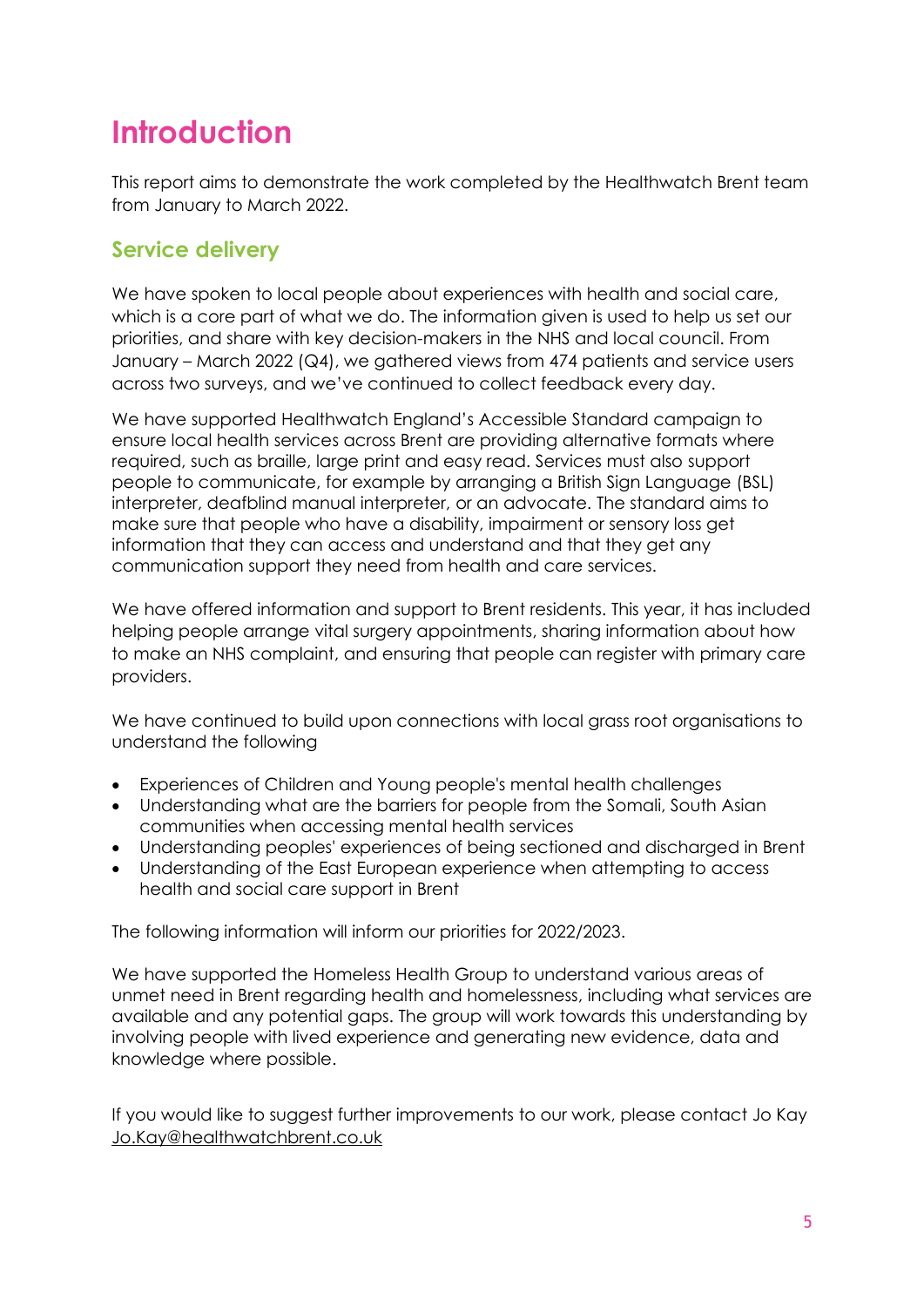## <span id="page-5-0"></span>**Overview**

There are three main functions of the Healthwatch Brent service which are:

- **Surveys**
- **Cases**
- **Relationship management**

#### **The functions in detail**

**Surveys** – projects, Enter and View and all survey responses

**Cases** – Reactive service providing advice, signposting and information about health complaints, and how to progress a complaint.

**Relationship management –** building relationships with community groups, service providers and Brent residents.

#### **Themes**

| <b>Survey themes</b>           | Q1             | Q2                       | Q3             | Q4             | <b>Case themes</b>             | Q1             | Q2                       | Q3       | Q4 |
|--------------------------------|----------------|--------------------------|----------------|----------------|--------------------------------|----------------|--------------------------|----------|----|
| Access to Services             | 5              | 18                       | 18             | 15             | Access to Services             | 16             | 37                       | 16       | 12 |
| Communication                  | 3              | $\overline{\mathcal{A}}$ |                |                | Communication                  | 4              | $\overline{4}$           | 5        |    |
| Dignity and<br>Respect         | 3              | 6                        | $\overline{0}$ |                | Dignity and<br>Respect         | 3              | 6                        | 0        |    |
| Staff                          | $\overline{2}$ | 5                        | $\overline{0}$ | $\overline{2}$ | Staff                          | $\overline{2}$ | 5                        |          |    |
| Treatment and<br>Care          |                | 3                        | 8              | 7              | Treatment and<br>Care          | 8              | 9                        | 9        | 5  |
| Facilities and<br>Surroundings |                | $\Omega$                 | $\overline{0}$ |                | Facilities and<br>Surroundings |                | $\overline{2}$           | $\Omega$ |    |
| Medication                     | 0              | $\overline{2}$           | 3              |                | Medication                     |                | 3                        |          |    |
| Administration                 | $\overline{0}$ | $\Omega$                 |                |                | Administration                 |                | $\overline{\mathcal{A}}$ |          |    |
| Complaints                     | $\Omega$       | $\Omega$                 | $\overline{2}$ |                | <b>Referrals</b>               | $\Omega$       | $\overline{A}$           | 2        | 3  |
| Referrals                      | 0              | $\overline{O}$           | $\overline{2}$ |                | Complaints                     |                | 3                        |          | 2  |
|                                |                |                          |                |                |                                |                |                          |          |    |

| Q3             | Q <sub>4</sub> | <b>Case themes</b>             | Q1             | Q2             | Q3             | Q <sub>4</sub> |
|----------------|----------------|--------------------------------|----------------|----------------|----------------|----------------|
| 18             | 15<br>7        | Access to Services             | 16             | 37             | 16             | 12             |
| $\mathbf{1}$   | 1              | Communication                  | 4              | 4              | 5              | 1              |
| 0              | 1              | Dignity and<br>Respect         | 3              | 6              | 0              |                |
| 0              | $\overline{2}$ | Staff                          | $\overline{2}$ | 5              |                |                |
| 8              | 7              | Treatment and<br>Care          | 8              | 9              | 9              | 5              |
| 0              |                | Facilities and<br>Surroundings | 1              | $\overline{2}$ | 0              |                |
| 3              |                | Medication                     |                | 3              |                |                |
| $\mathbf{I}$   |                | Administration                 |                | 4              |                |                |
| $\overline{2}$ |                | <b>Referrals</b>               | 0              | 4              | $\overline{2}$ | 3              |
| $\overline{2}$ |                | Complaints                     | 1              | 3              |                | $\overline{2}$ |
|                |                | Not disclosed                  |                |                |                |                |
|                |                | Diagnosis                      |                |                |                | 1              |
|                |                | Safeguarding<br>concern        |                |                |                |                |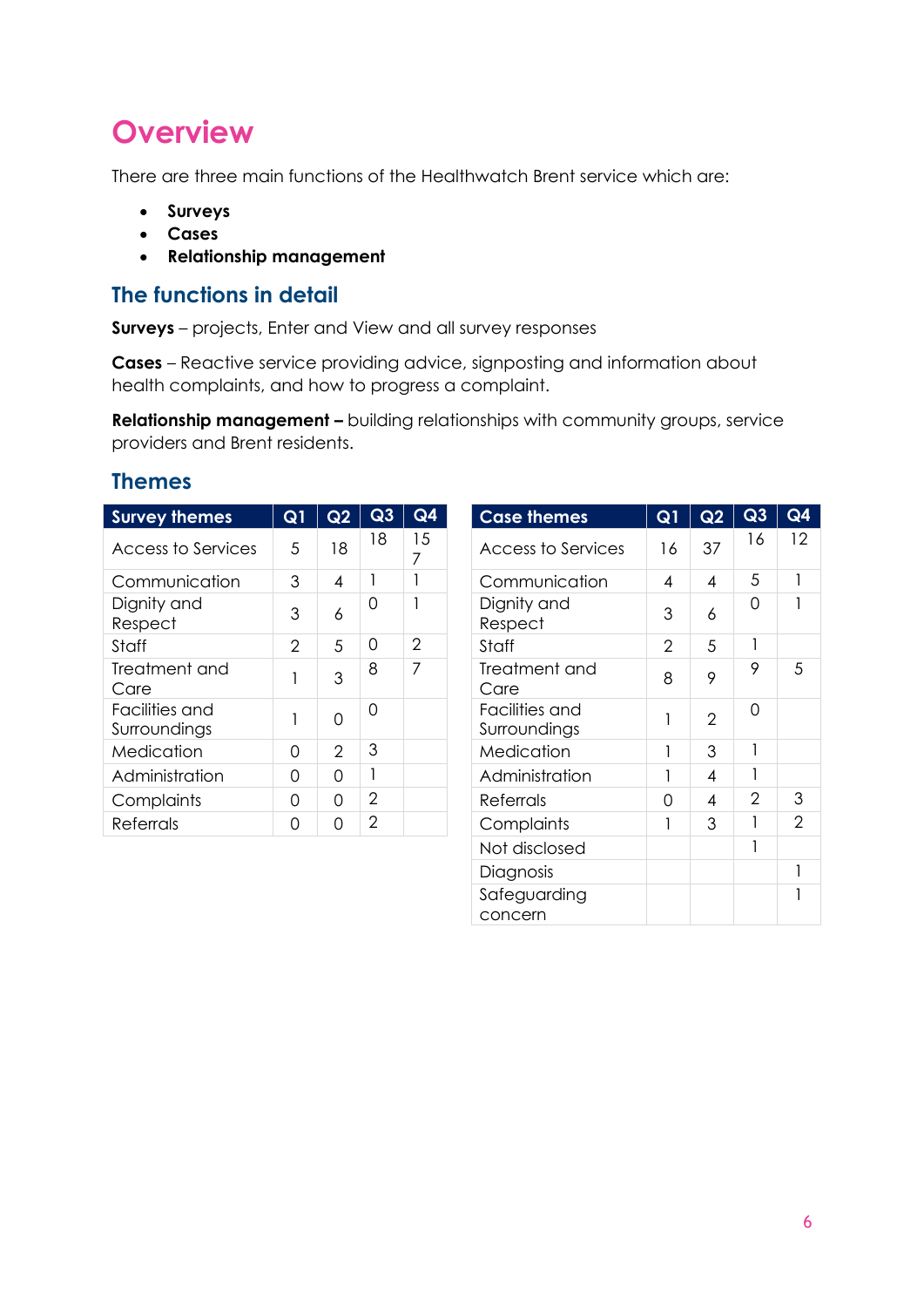## <span id="page-6-0"></span>**Surveys**

Using online and face to face surveys with individuals and groups, we have sought the view of residents in Brent about their experiences of the health and social care services. We gathered the views of 252 people in Q4.

#### **Health Survey results Q1 – Q4 2021/22**

| Total number of health service surveys completed | 362 |
|--------------------------------------------------|-----|
| Total number of individual views collected       | 679 |
| Number of website surveys completed              | 310 |
| Number of groups consulted                       | 24  |
| Number of people consulted in groups             | 278 |

In addition to asking people to share their personal experiences, we asked them to rate health and social care services they chose to talk about, 41% of people, said they received a poor service, and 35% said the service was okay and only 15% of people said it was either excellent or good.

### <span id="page-6-1"></span>**Service rating**



We have highlighted service rating received in Q4 2021/22 for a selection of services, these being:

|                                  | <b>Excellent</b> | Good | <b>Okay</b> | Poor | <b>Very</b><br>poor |
|----------------------------------|------------------|------|-------------|------|---------------------|
| Central Middlesex Hospital       |                  | 100% |             |      |                     |
| <b>Church End Medical Centre</b> |                  |      | 100%        |      |                     |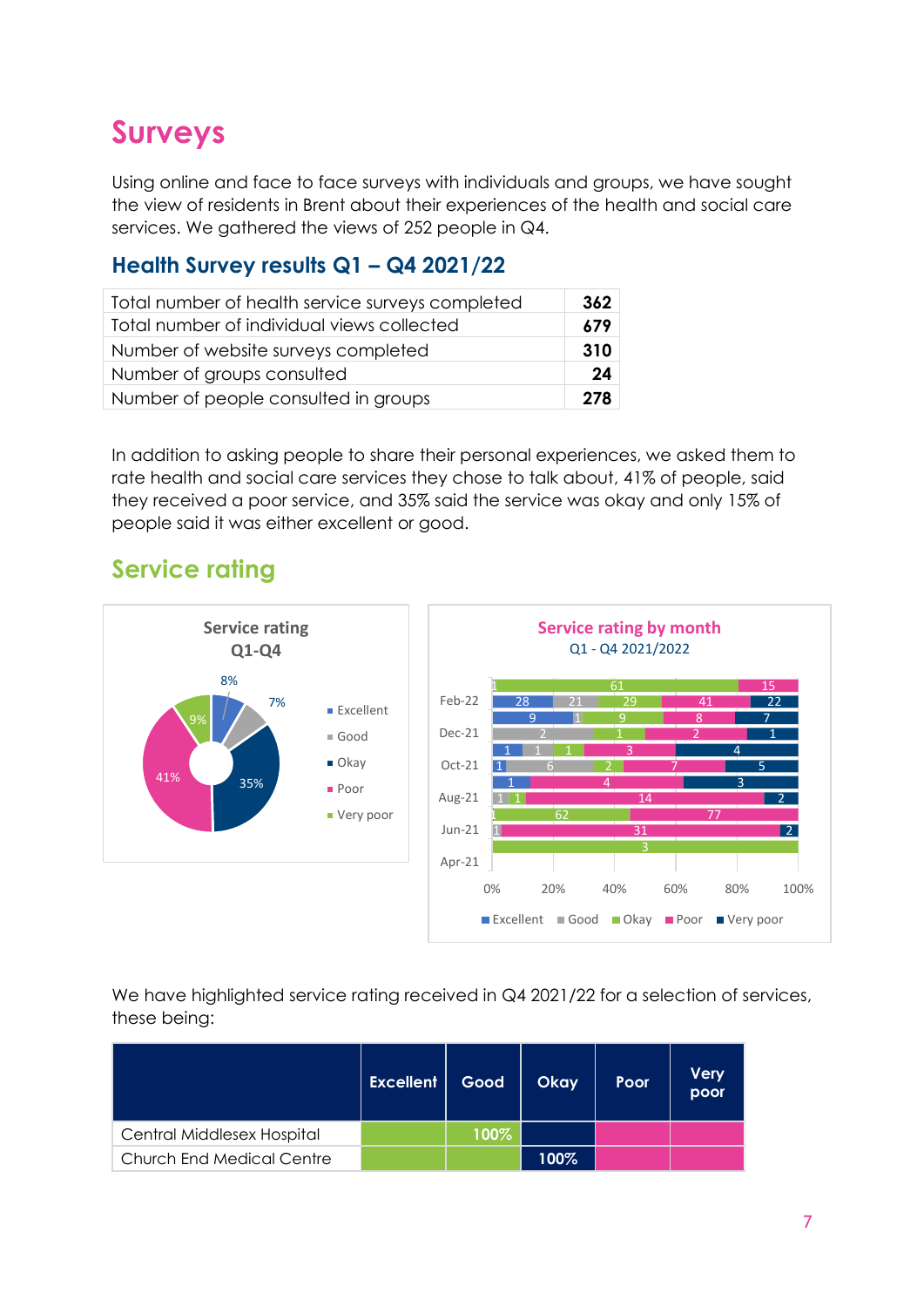| Northwick Park Hospital                  |      |      | 50%  |      | 50%  |
|------------------------------------------|------|------|------|------|------|
| <b>GP Primary Care</b>                   |      |      |      |      |      |
| <b>Brent Council</b>                     |      |      |      |      | 100% |
| Preston Road Surgery                     |      | 33%  |      | 33%  | 33%  |
| <b>Brentfield Medical Centre</b>         | 50%  |      |      |      | 50%  |
| Church Lane Surgery                      | 100% |      |      |      |      |
| <b>Staverton Medical Centre</b>          | 75%  |      | 25%  |      |      |
| The Stonebridge Practice                 | 100% |      |      |      |      |
| Walm Lane Surgery                        | 25%  | 25%  | 50%  |      |      |
| <b>Willow Tree Family Doctors</b>        | 75%  |      |      |      | 25%  |
| The Law Medical Group<br>Practice        |      | 15%  | 42%  | 28%  | 15%  |
| Hazeldene Medical Centre                 |      |      | 33%  | 66%  |      |
| Oxgate Garden Surgery                    |      | 9%   | 9%   | 45%  | 36%  |
| Lonsdale Medical Group                   |      |      | 100% |      |      |
| <b>Gladstone Medical Centre</b>          | 23%  | 19%  | 27%  | 17%  | 11%  |
| Park Royal Medical Centre                |      |      | 50%  | 50%  |      |
| Sudbury Surgery                          |      |      |      | 50%  | 50%  |
| Forty Willows Surgery                    |      |      |      | 100% |      |
| Jai Medical - Sheldon branch             |      |      |      | 100% |      |
| The Wembley Practice                     |      |      |      | 100% |      |
| <b>Burnley Medical Practice</b>          | 33%  | 33%  | 33%  |      |      |
| Willesden Green Practice                 |      | 100% |      |      |      |
| <b>Alperton Medical Practice</b>         |      |      | 25%  |      | 75%  |
| Neasden Medical Practice                 |      |      | 50%  |      | 50%  |
| <b>Chalkhill Medical Practice</b>        |      |      |      | 100% |      |
| Wembley Park Drive Medical               |      |      |      |      | 100% |
| Sudbury and Alperton Medical<br>Practice | 100% |      |      |      |      |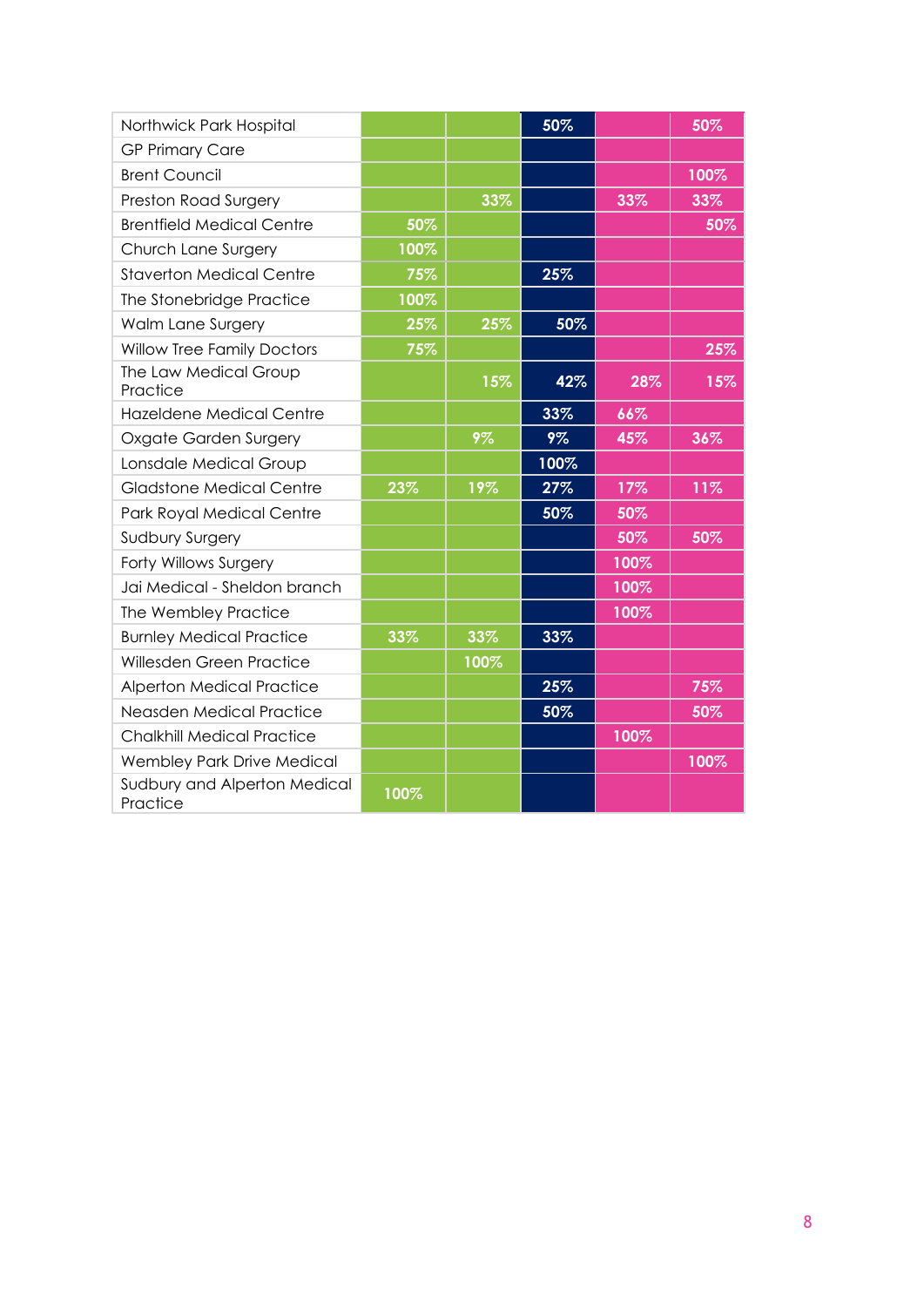#### **Likely to recommend**



In addition to asking patients and service users to rate health and social care services they chose to talk about, we ask how likely they are to recommend that service. 38% of people saying they were unlikely or extremely unlikely to recommend the service, and 59% of people say they would neither likely or unlikely to recommend.

#### <span id="page-8-0"></span>**Feedback sentiment**

In Q1 our attention was mainly focused on mobilising the Healthwatch Brent service, this resulted in limited reviews being conducted during April and May. However, in Q2 and Q3 we have seen an increase of feedback on the sentiment towards services. In Q2 there was a rise in negative sentiment from 31 in Q1 to 100 in Q2 this decreased slightly in Q3 to 56 negative sentiments but increased slightly in Q4 to 67. There was an increase of positive sentiment in Q4 which increased from 38 in Q3 to 60 in Q4. This shows that we are now collecting a broader range of views from residents, including mixed and positive feedback as well as complaints.

#### **Q1 2021/22 Q2 2021/22**

#### Positive | Neutral | Negative Apr 0 0 0 July 1 62 77 May 0 3 0 Aug 1 1 16 June 1 0 31 Sept 1 0 7 Q1

|               | Positive   Neutral | Negative |            | Positive | Neutral | <b>Negative</b> |
|---------------|--------------------|----------|------------|----------|---------|-----------------|
| Apr           |                    |          | July       |          | 62      |                 |
| May           | っ                  |          | Aug        |          |         | 16              |
| June          |                    | 31       | Sept       |          |         |                 |
| Q1<br>2021/22 |                    | 31       | Q2 2021/22 |          | 63      | 100             |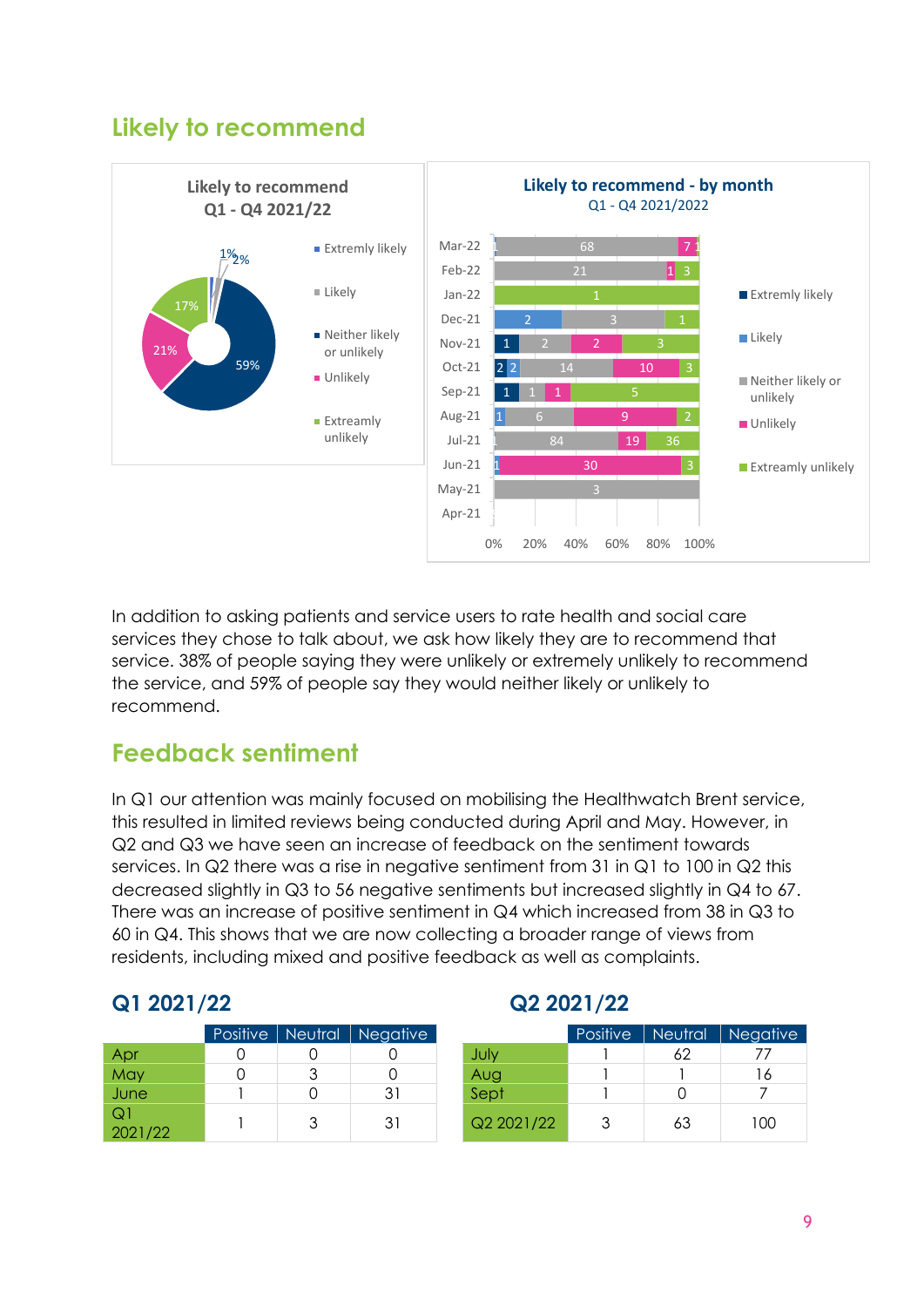#### **Q4 2021/22**

#### **Q3 2021/22**

|                 | Positive | Neutral | Negative |              | Positive | Neutral | <b>Negative</b> |
|-----------------|----------|---------|----------|--------------|----------|---------|-----------------|
| October         |          |         |          | January      |          |         | 15              |
| <b>November</b> | 19       | 16      | 27       | February     | -51      | 29      | 43              |
| December        | 12       | 13      |          | <b>March</b> |          |         |                 |
| Q3 2021/22      | 38       | 31      | 56       | Q4 2021/22   | 60       | 99      | 67              |



We have seen an increase in service reviews for GPs due to Healthwatch Brent's priority of understanding the experiences of patients accessing GP practices. For the next quarter we will ensure we are collecting data for a broad range of health and social care services to understand Brent residents experiences of using a variety of services.

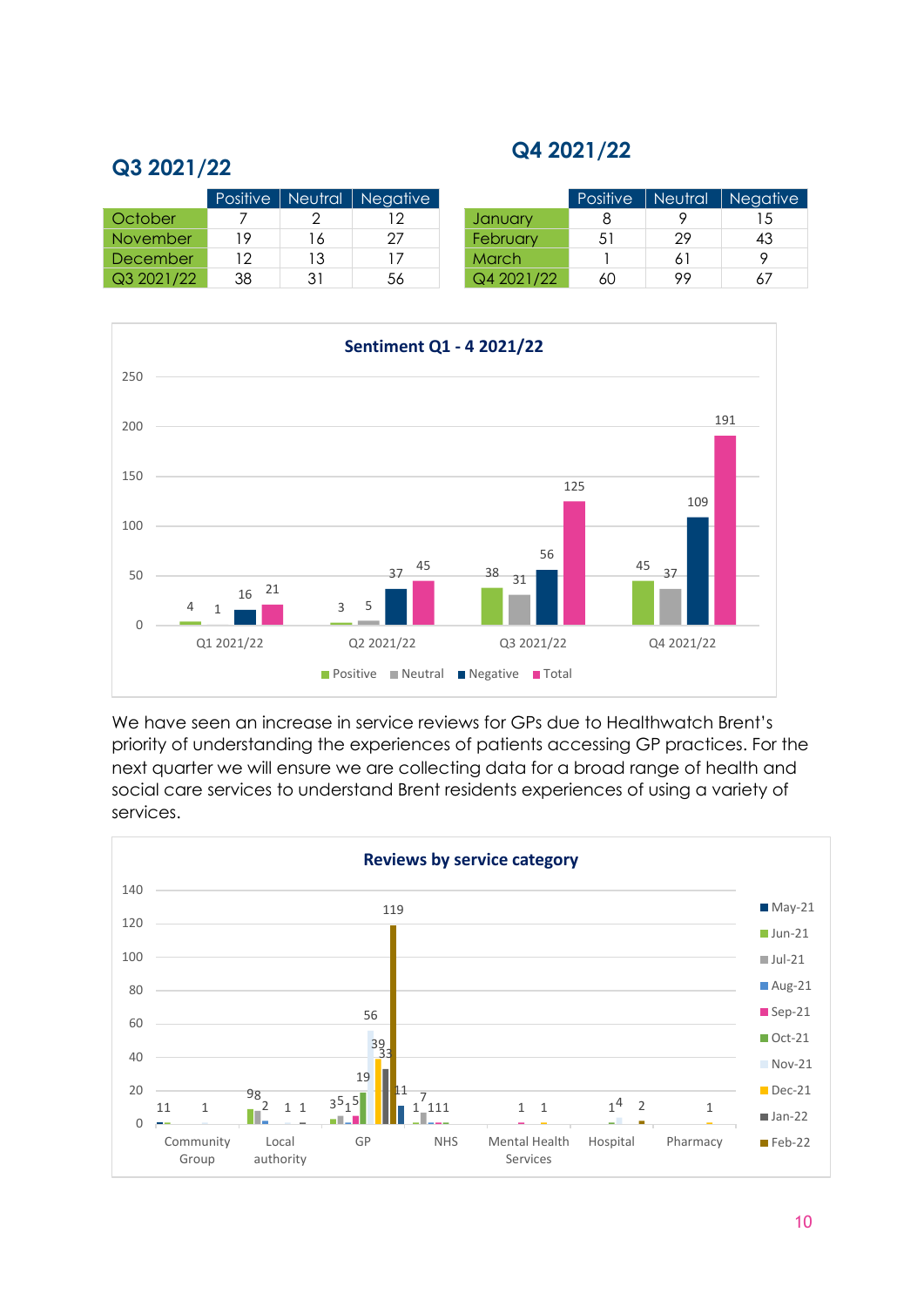During Q1 and Q2 we received the highest percentage of feedback about the Local Authority's provision of public health services, however due to Healthwatch Brent's GP Access Project we have seen an increase in Q3 of feedback for GP and then followed by the NHS as an organisation. In Q4 there was 58 positive reviews about GP services, 98 neutral reviews and 71 negative reviews.











| <b>Neutral reviews</b><br>Q3 2021/22 |    |            |                           |          |  |  |  |  |
|--------------------------------------|----|------------|---------------------------|----------|--|--|--|--|
| 40<br>30<br>20                       | 29 |            |                           |          |  |  |  |  |
| 10<br>$\Omega$                       |    | 1          | $\Omega$                  | 1        |  |  |  |  |
|                                      | GP | <b>NHS</b> | Mental Health<br>Services | Hospital |  |  |  |  |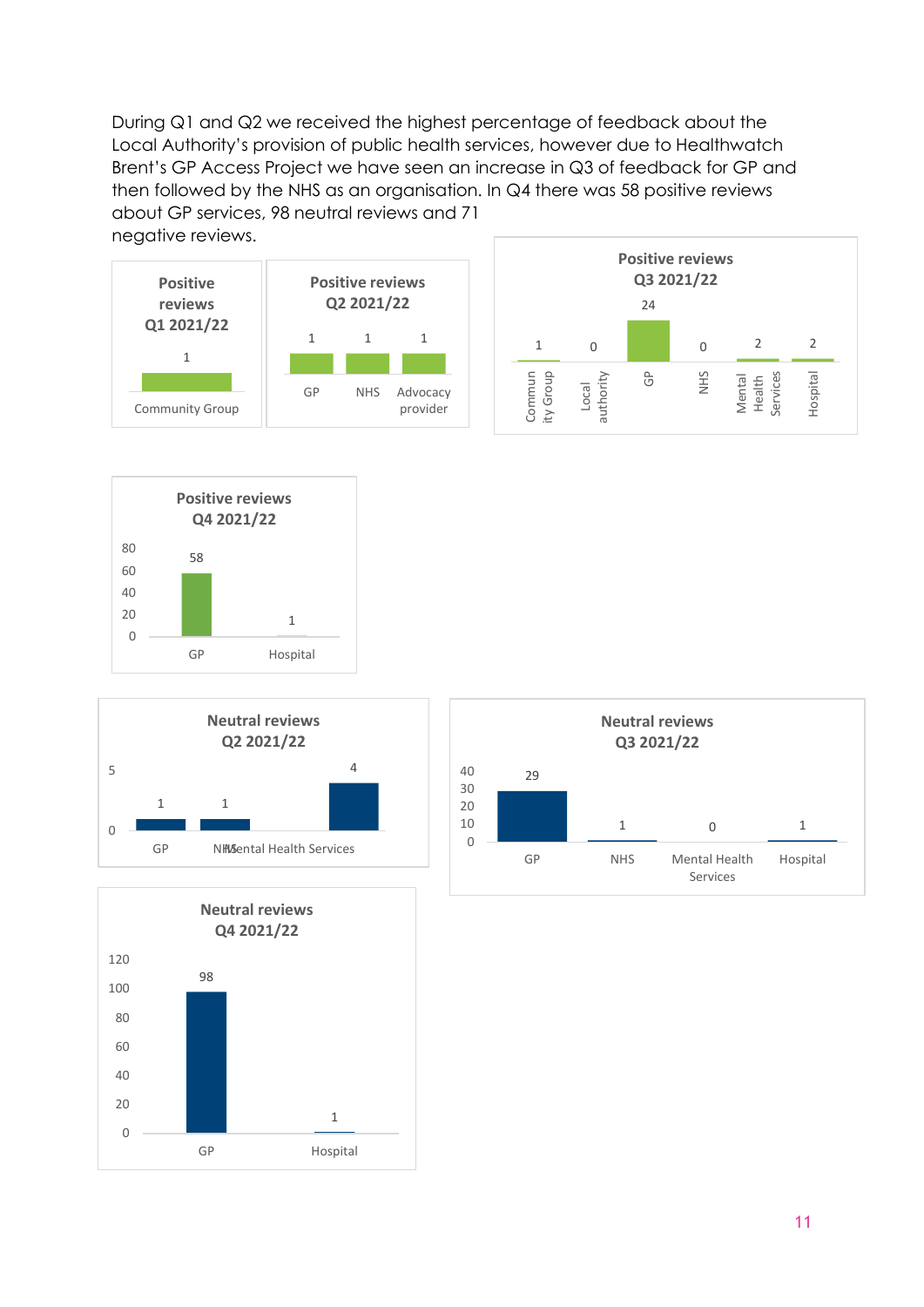

#### **Themes – Surveys**

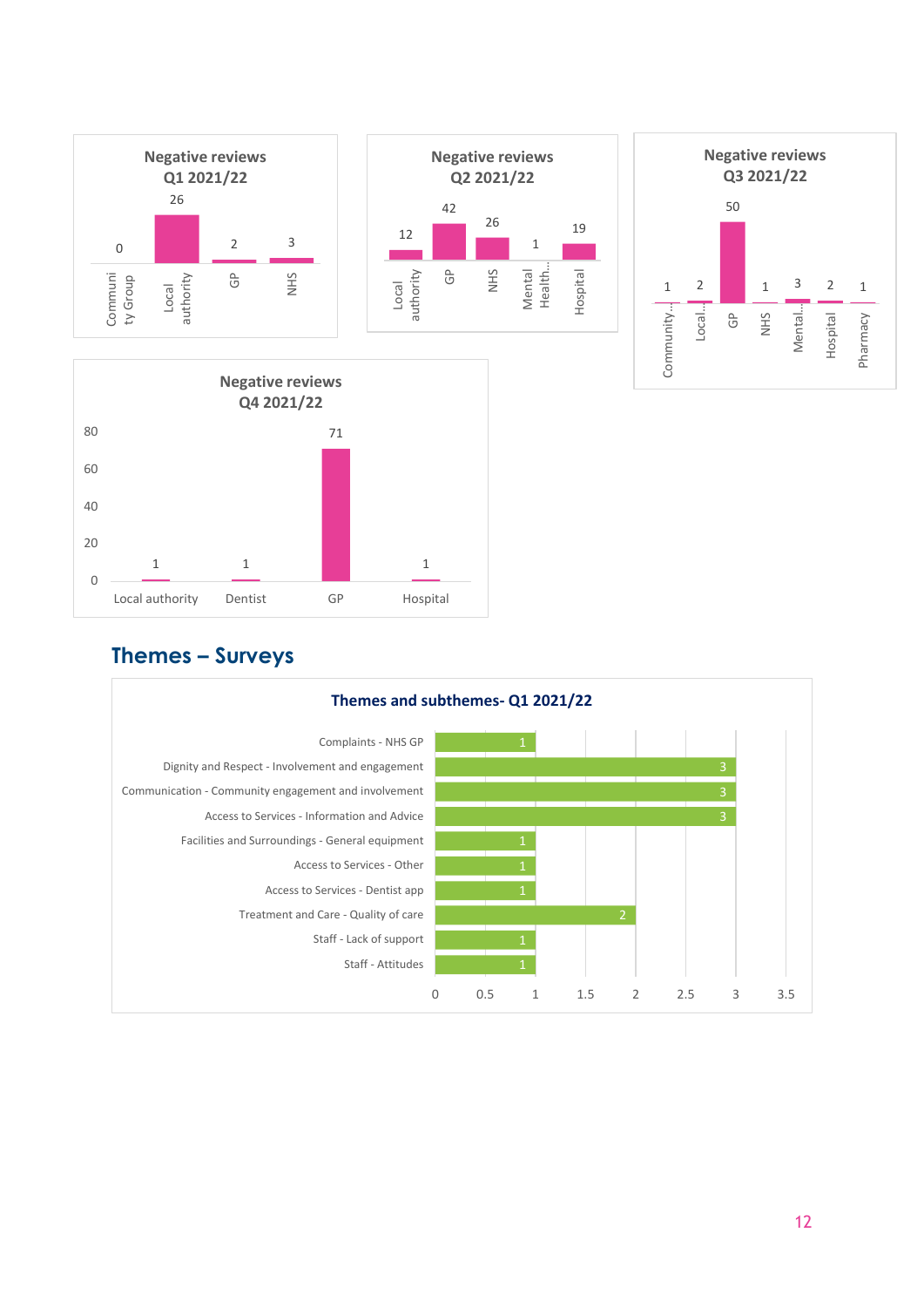

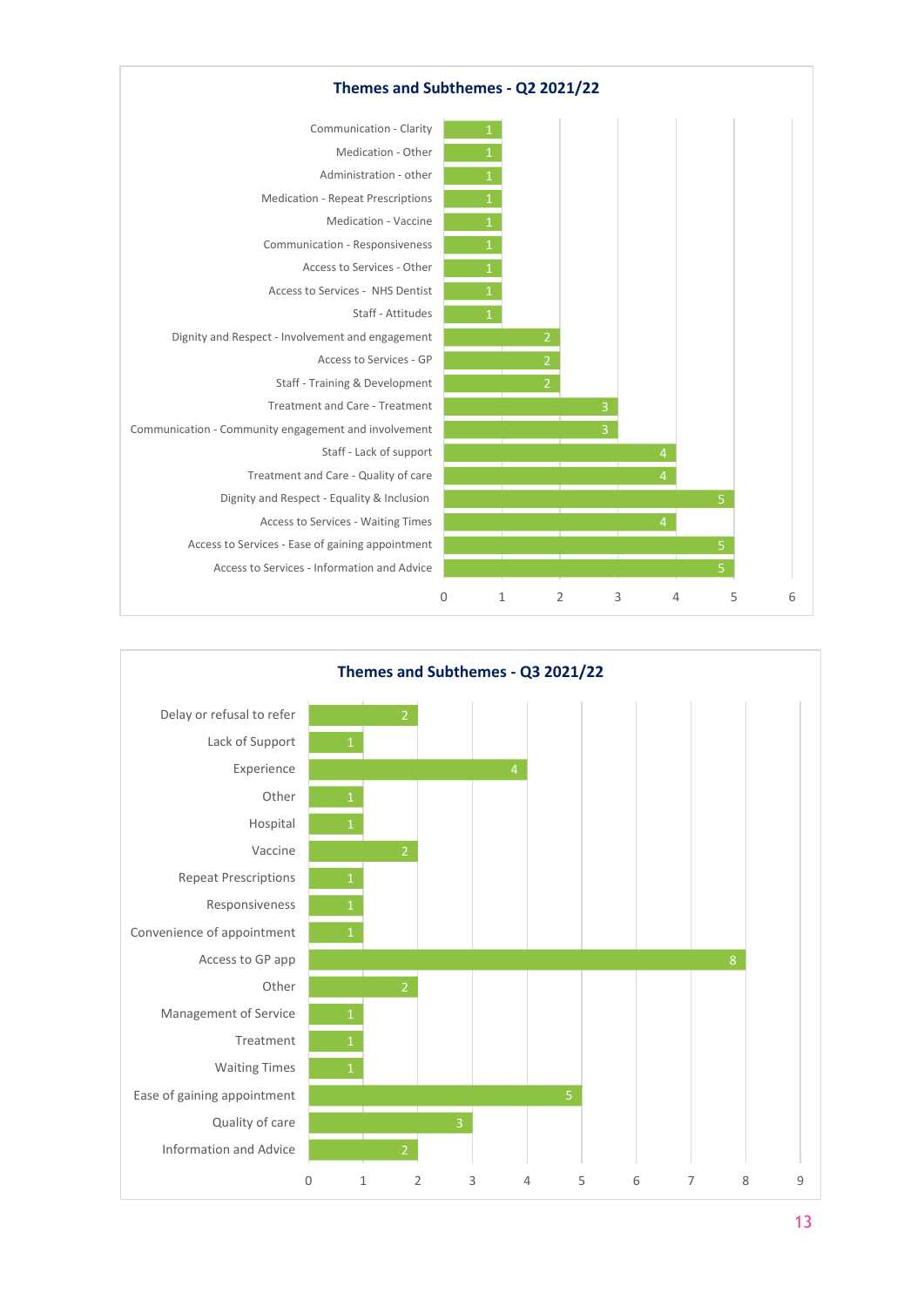In Q4 there was an increase of patients sharing their views of access to GP appointments because of our highest priority. This resulted in a decrease of other themes being shared with us.

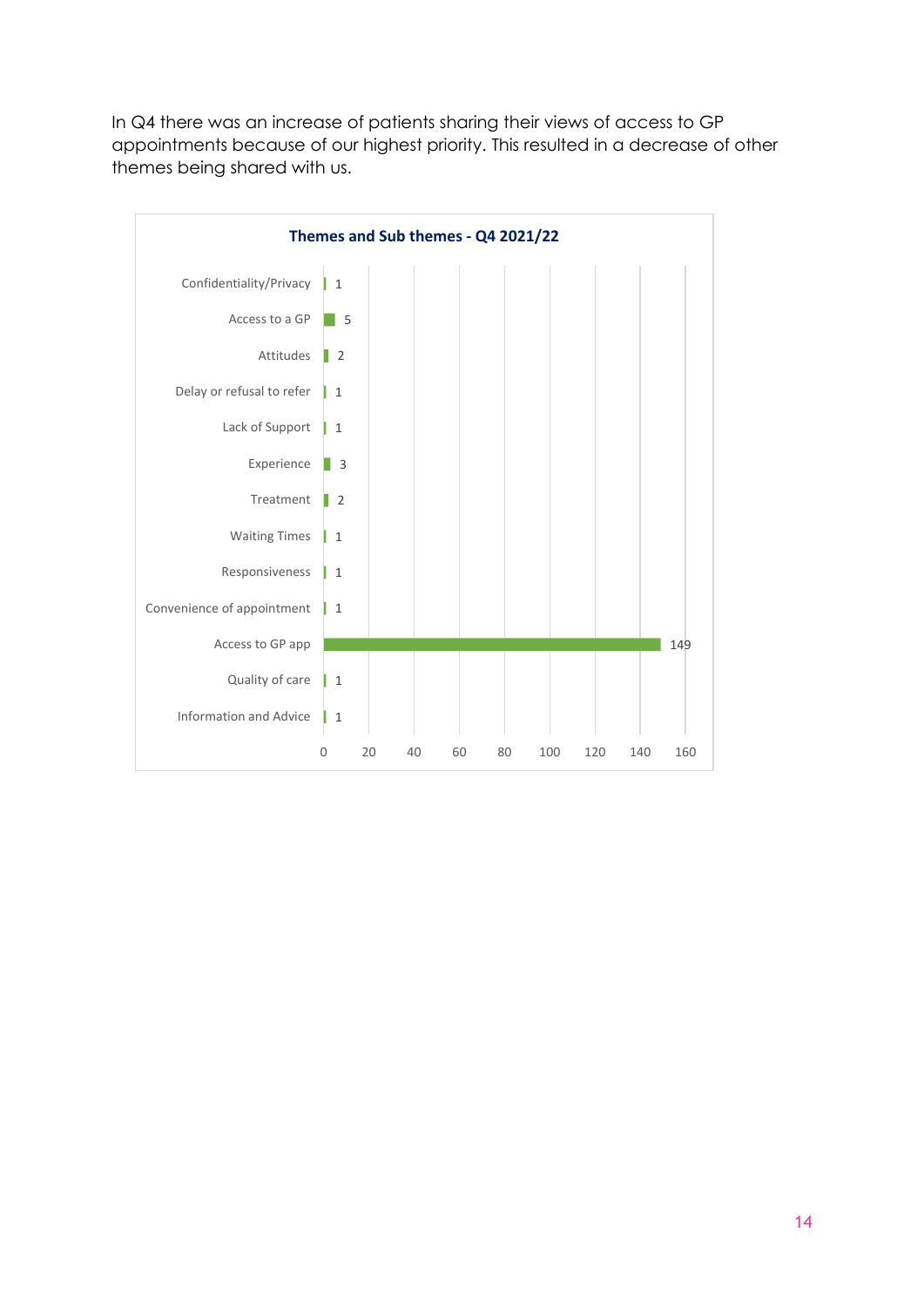## <span id="page-14-0"></span>**Cases**

#### **People supported**

We supported a total of 125 people from April to March 2022.

- Q1 we supported 22 people
- Q2 we supported 40 people
- Q3 we supported 37 people
- Q4 we supported 26 people



68% of people who contacted us wanted advice, we signposted 12% of people to services within Brent, we supported 18% of people to raise a health service complaint and raised one safeguarding concern to the Local Authority.

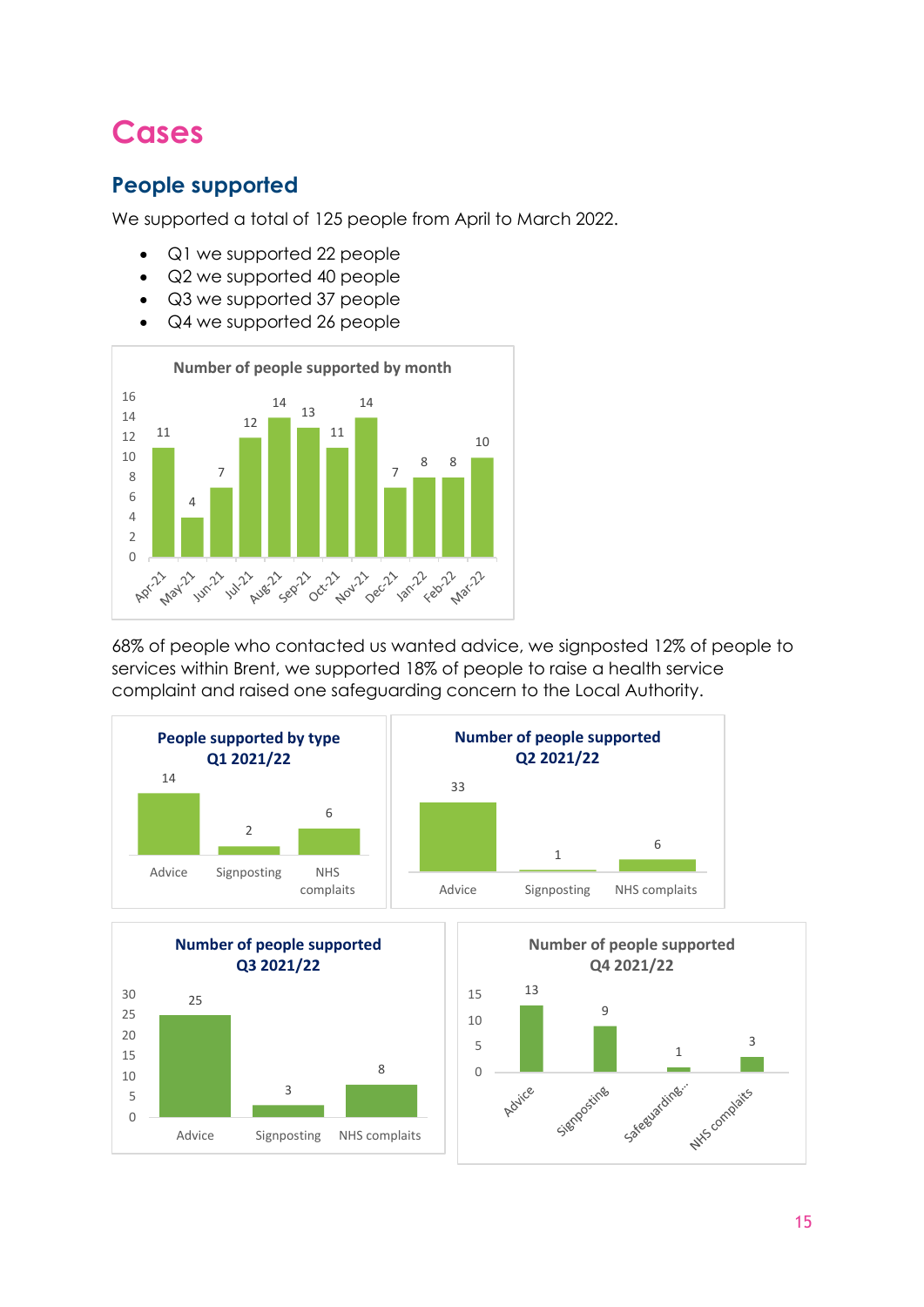#### **Themes - cases**

In Q1 2021/22 the most common enquiry subject was quality of service, representing 27% of all enquiries. 22% of enquiries related to accessing NHS dental services. In Q2 this increased to 27% of enquires was relating to accessing an NHS Dentist.





In Q3 37% of residents wanted further information and advice of how they can access health services. However in Q4 23% related to Treatment and Care and 38% related to access to Primary Care such as accessing a GP and NHS dentist.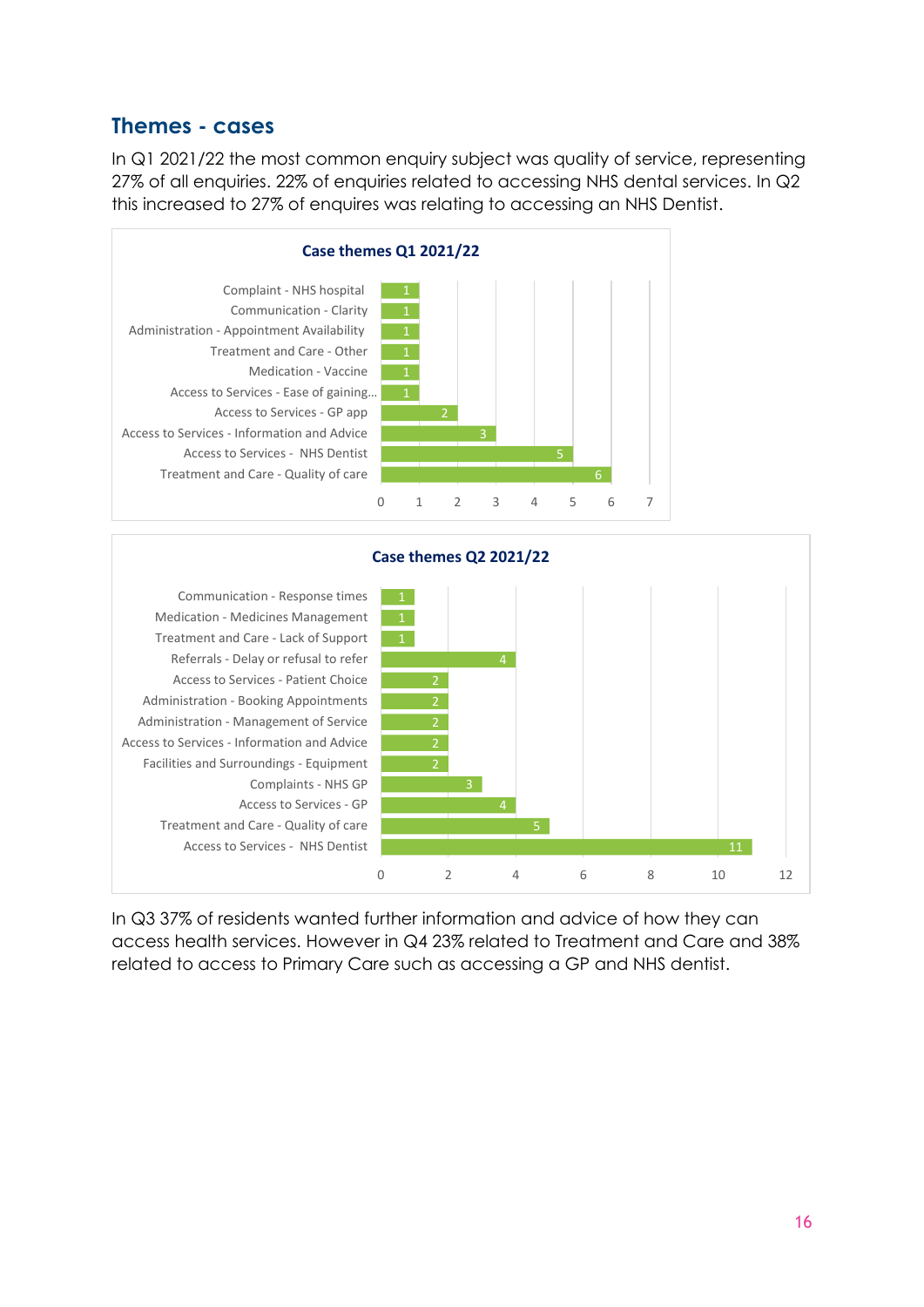

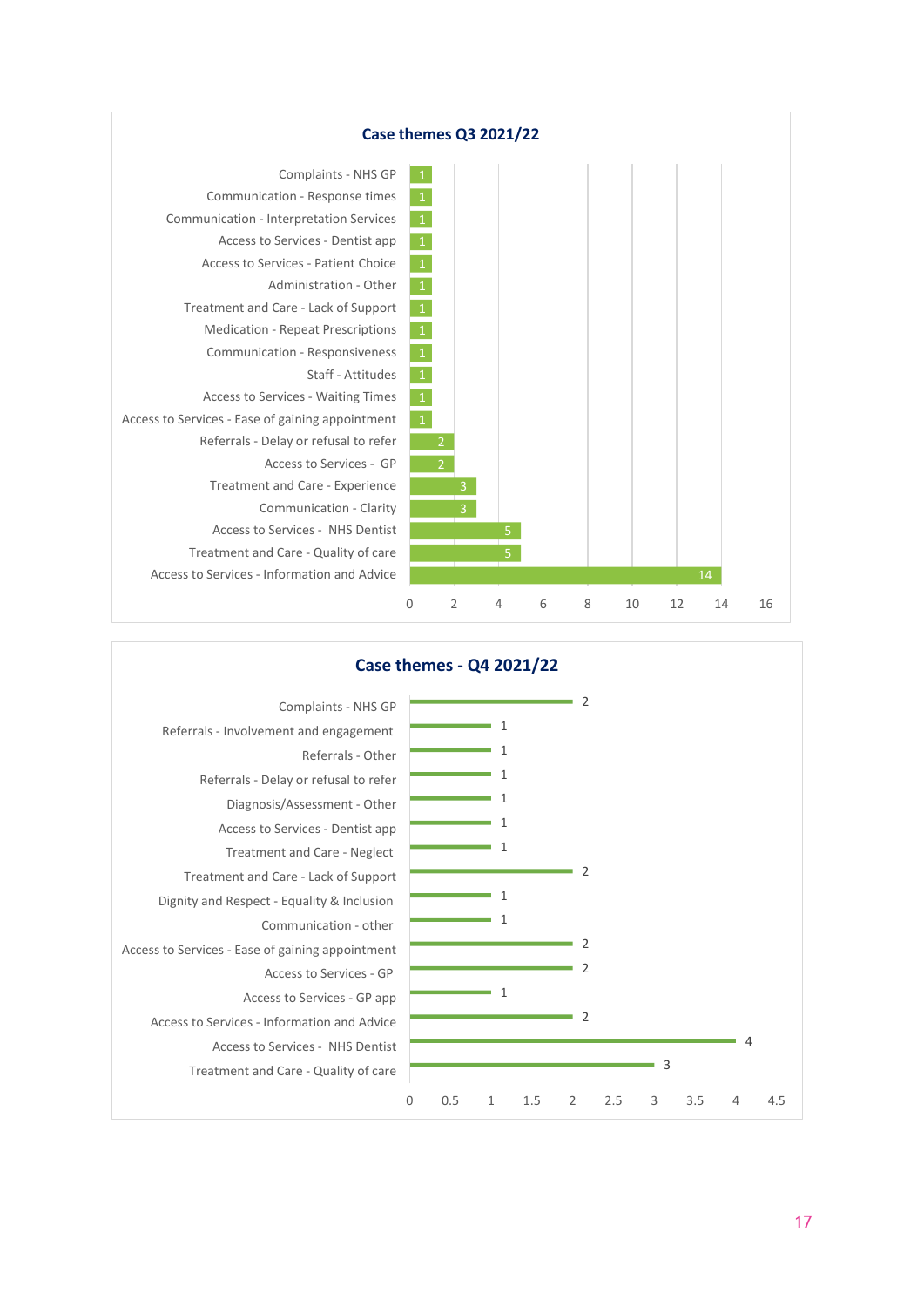#### **Outcomes by category**

The outcomes below shows for combined Q1 – Q4 2021/22 Healthwatch Brent referred 15% of cases to POhWER who provide the Independent Health Complaints Advocacy Service in Brent. 15% of cases were signposted to other organisations. We were able to provide advice to 36% of people.



In Q2 Healthwatch Brent provided service information to 33% of people contacted the service for support. We sign posted 26% of people to other services and met the advice needs of 18% of people.



In Q3 Healthwatch Brent provided service information to 13% of people contacted the service for support. We signposted 8% of people to other services and met the advice needs of 54% of people.

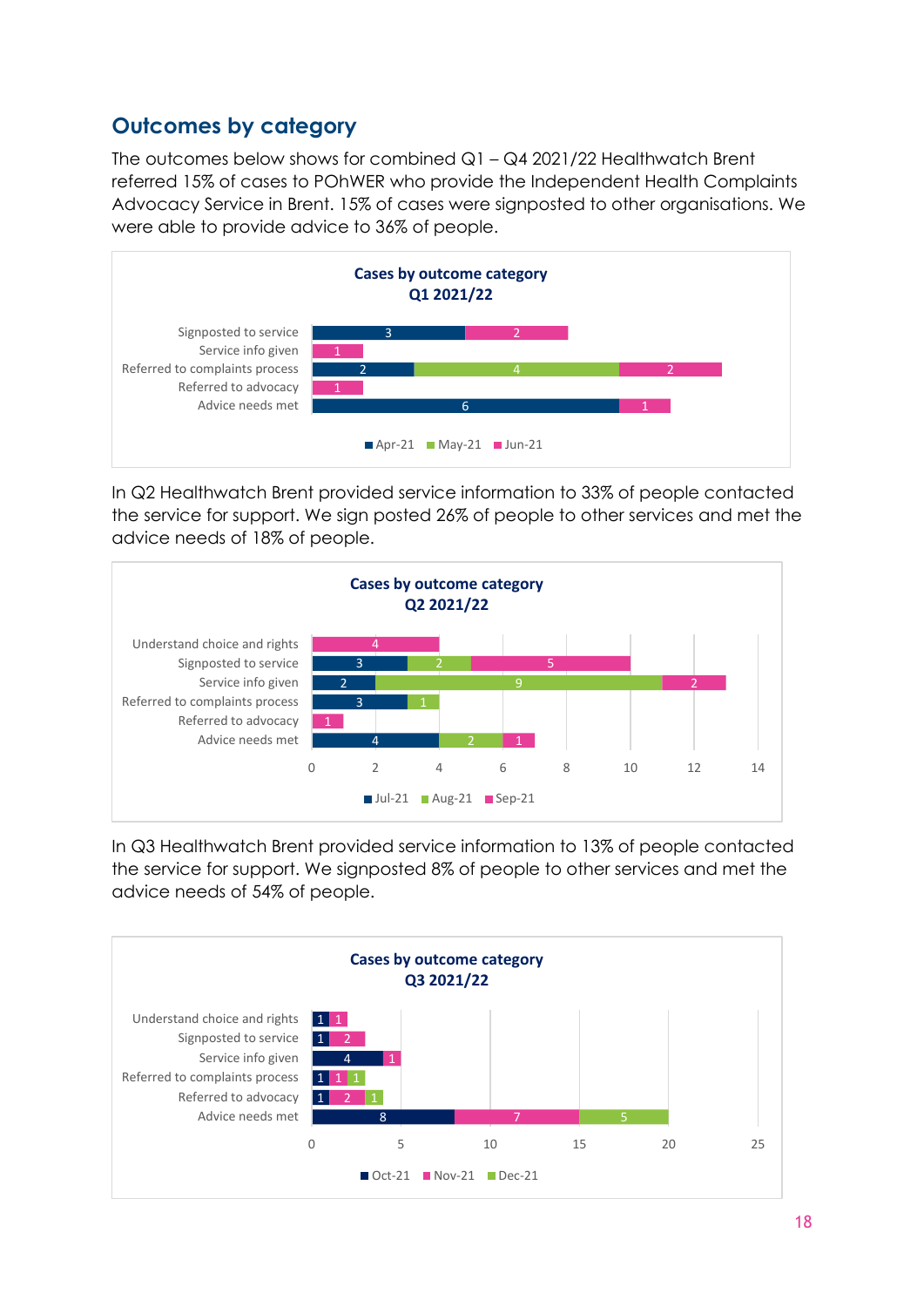In Q4 Healthwatch Brent provided service information to 23% of people contacted the service for support. We signposted 8% of people to other services and met the advice needs of 46% of people. 19% of the cases are not closed due to the nature of the complexity we are still helping the residents with the information they require to access health and social care services.

<span id="page-18-0"></span>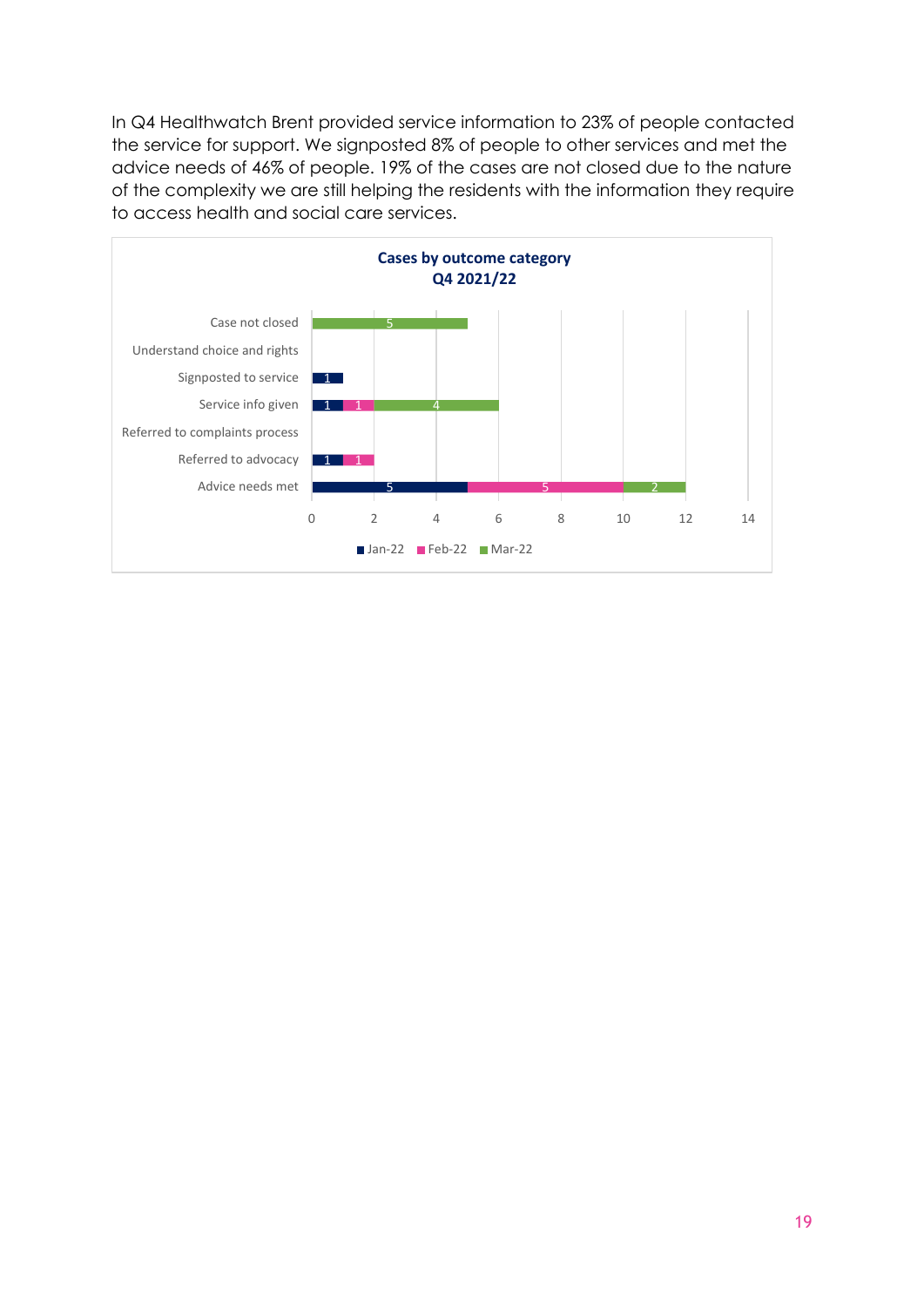## **Relationship management**

### <span id="page-19-0"></span>**Community groups**

#### **Building successful relationships**

The table below represents the number of community groups we have connected with by month. We are seeking to establish good relationships with community groups to enable a more holistic support network for the residents of Brent and ensuring the most seldom groups are listened to.

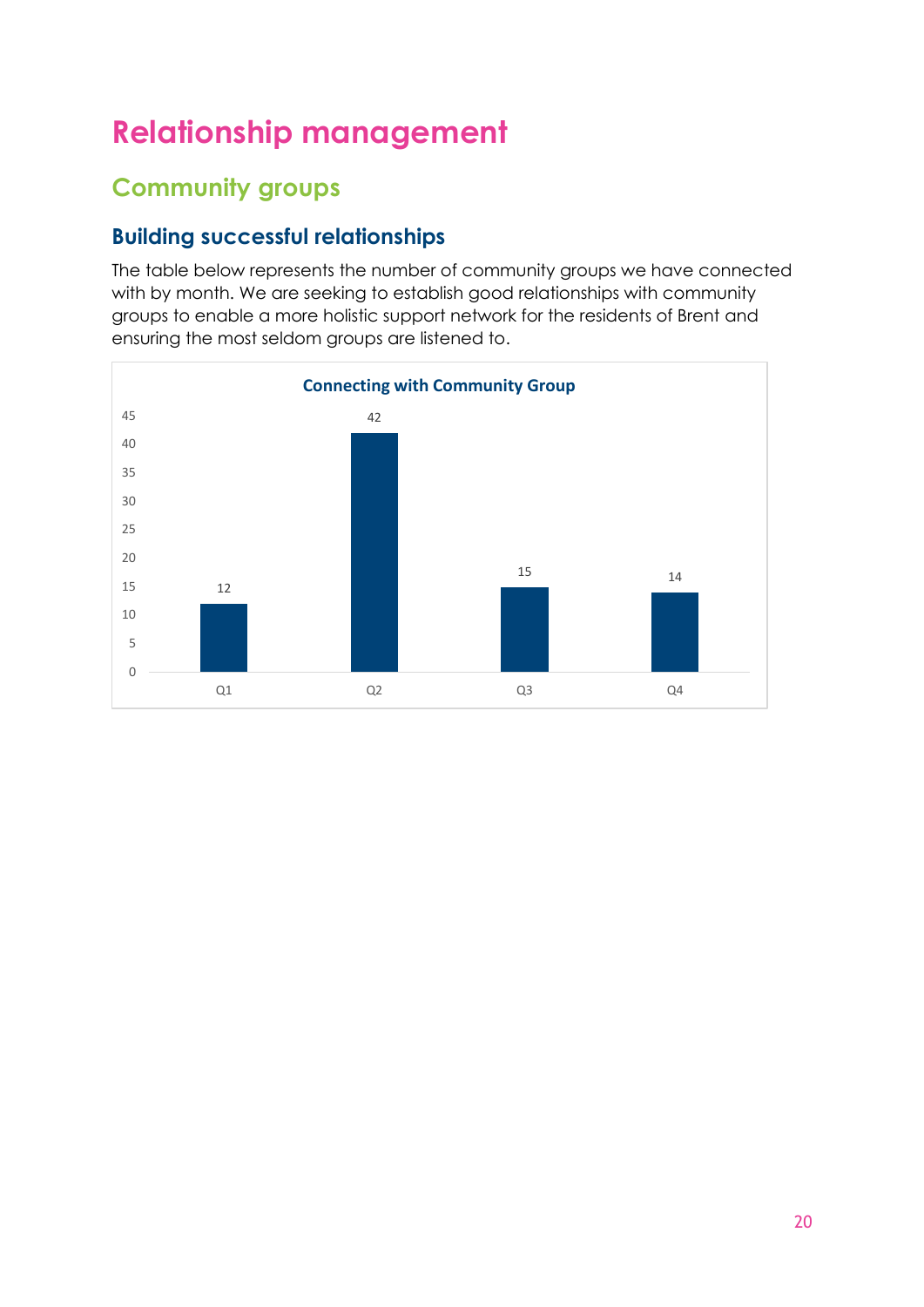## <span id="page-20-0"></span>**Demographic information**

#### **Surveys**

We have gathered the demographic data above predominantly via the website form. There are still a significant number of people that do not wish to share their demographic information however we have seen an increase in Q4 of patients and residents sharing their demographic data.







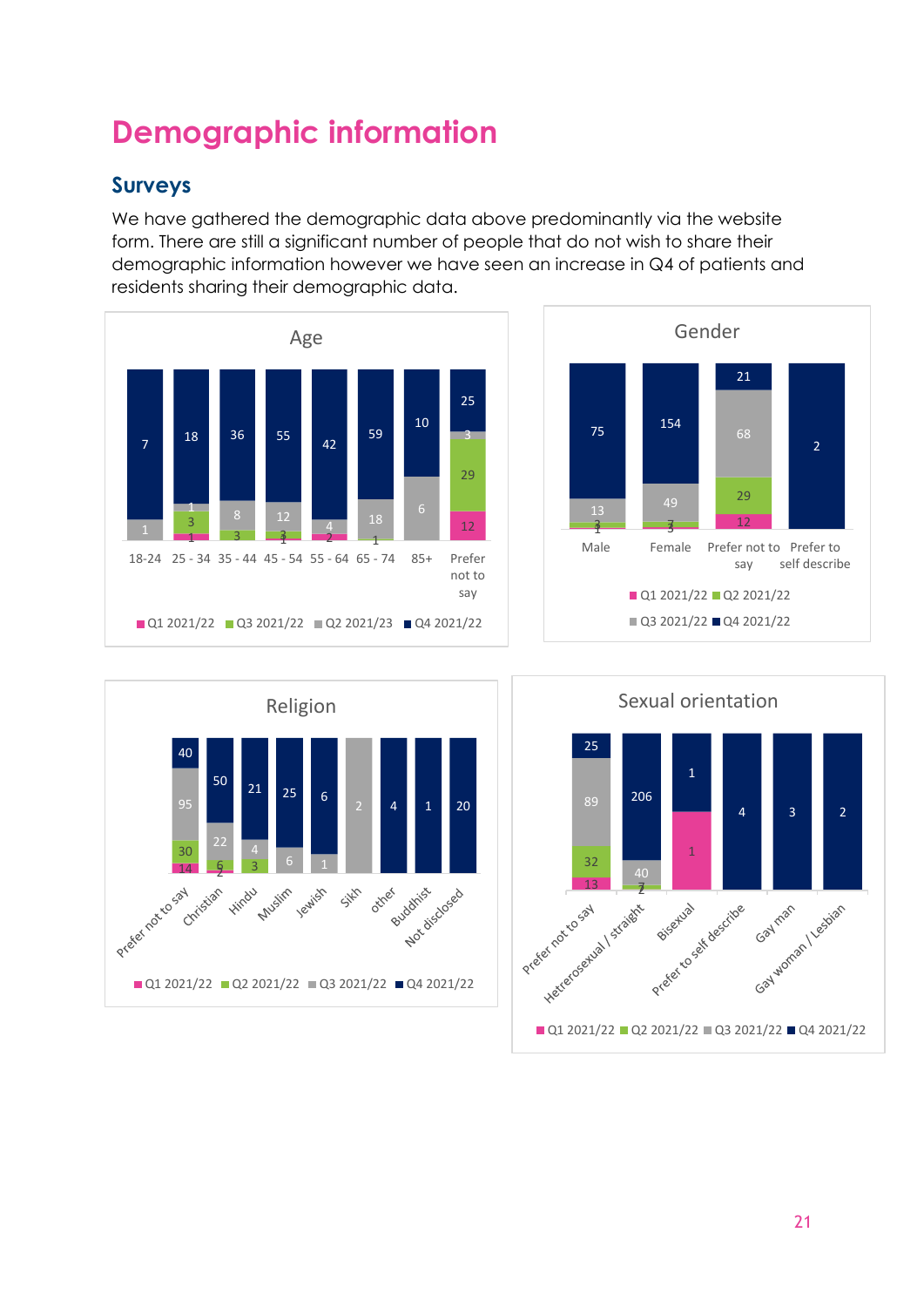



#### Ethnic group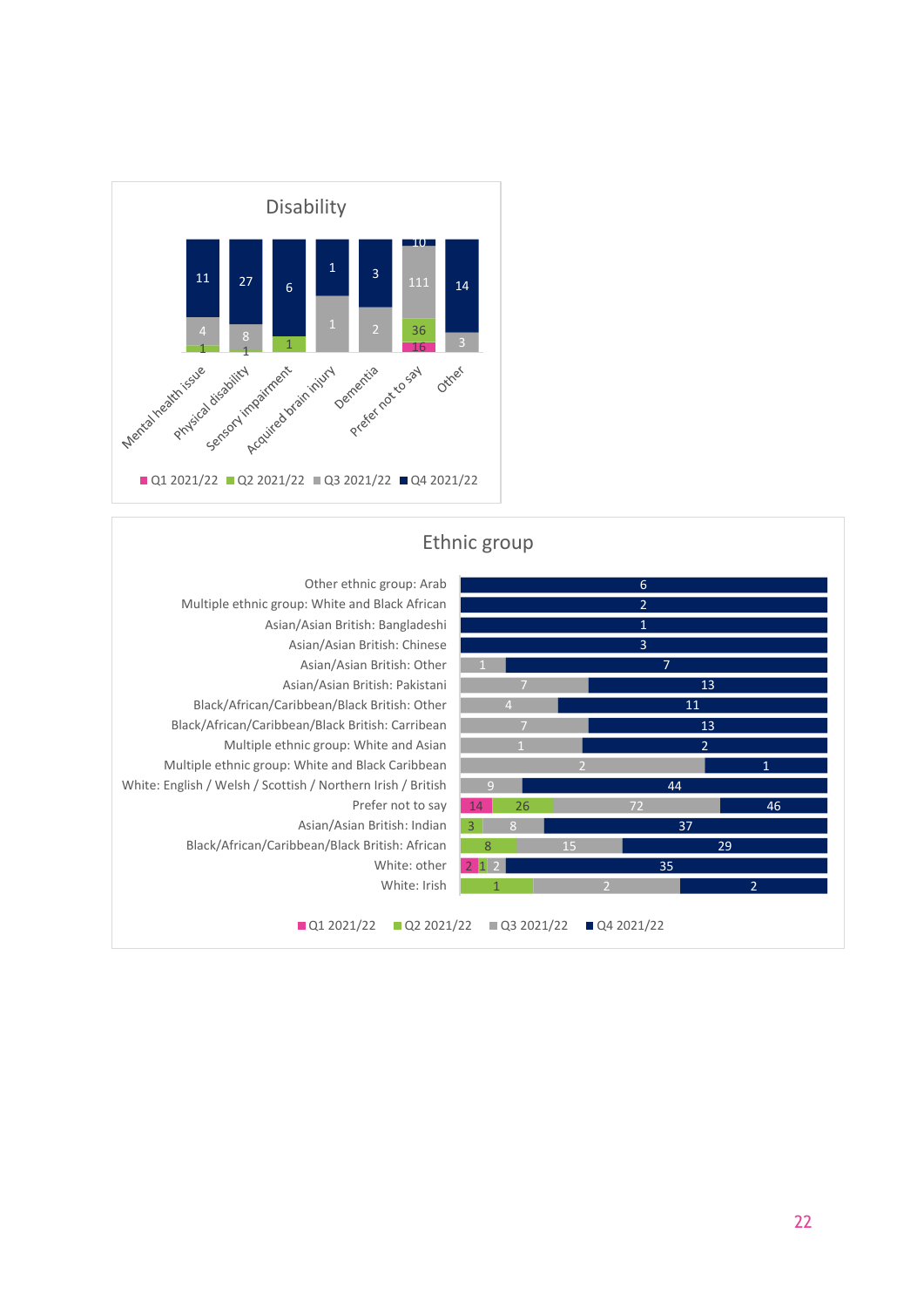#### **Cases**









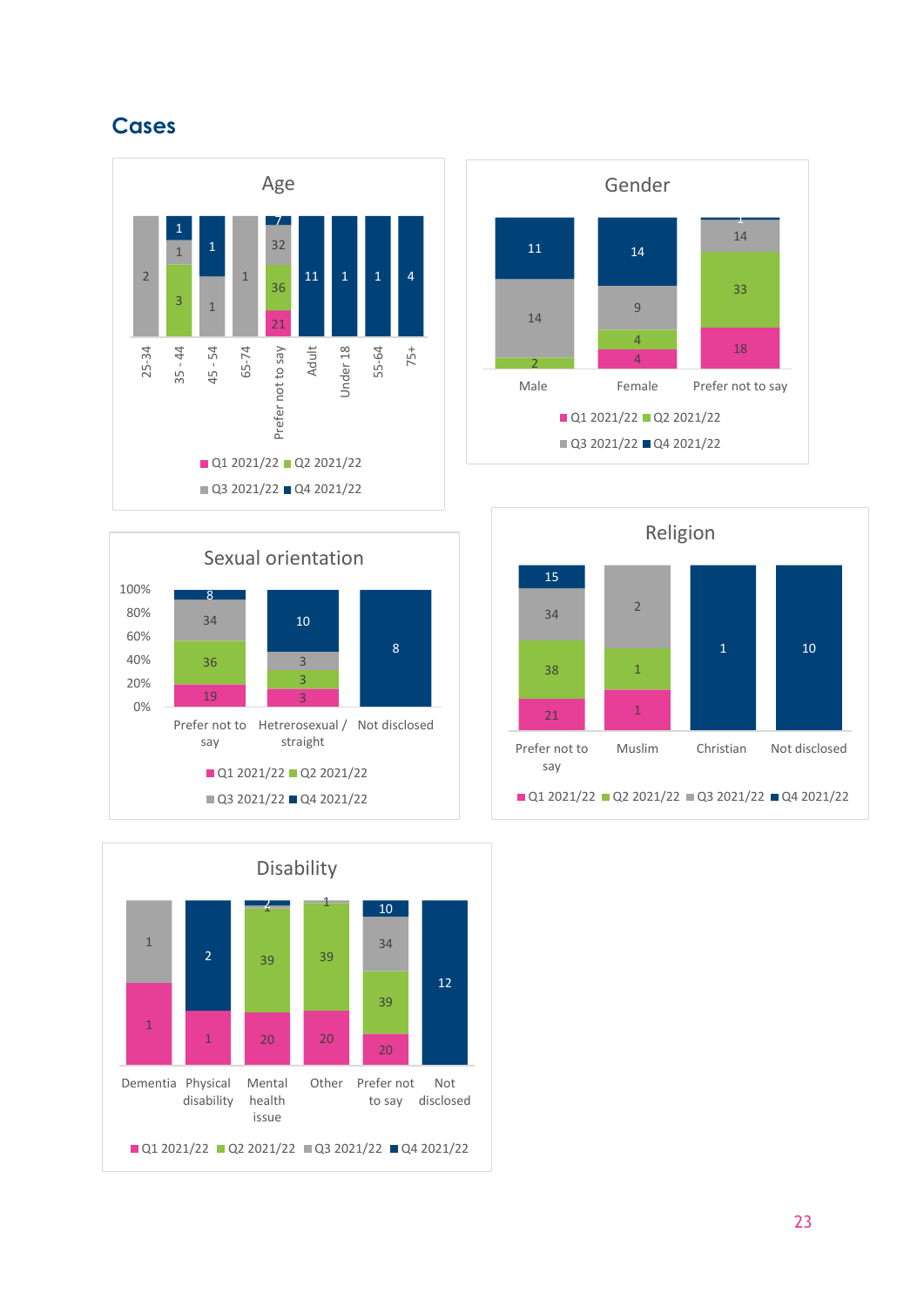

Many of the people that have contacted us have declined to share their demographic information however we have seen a slight increase in Q4 of patients sharing their demographic. We are currently working on a strategy to improve the collection of this date to ensure we are hearing from the most 'seldom heard'.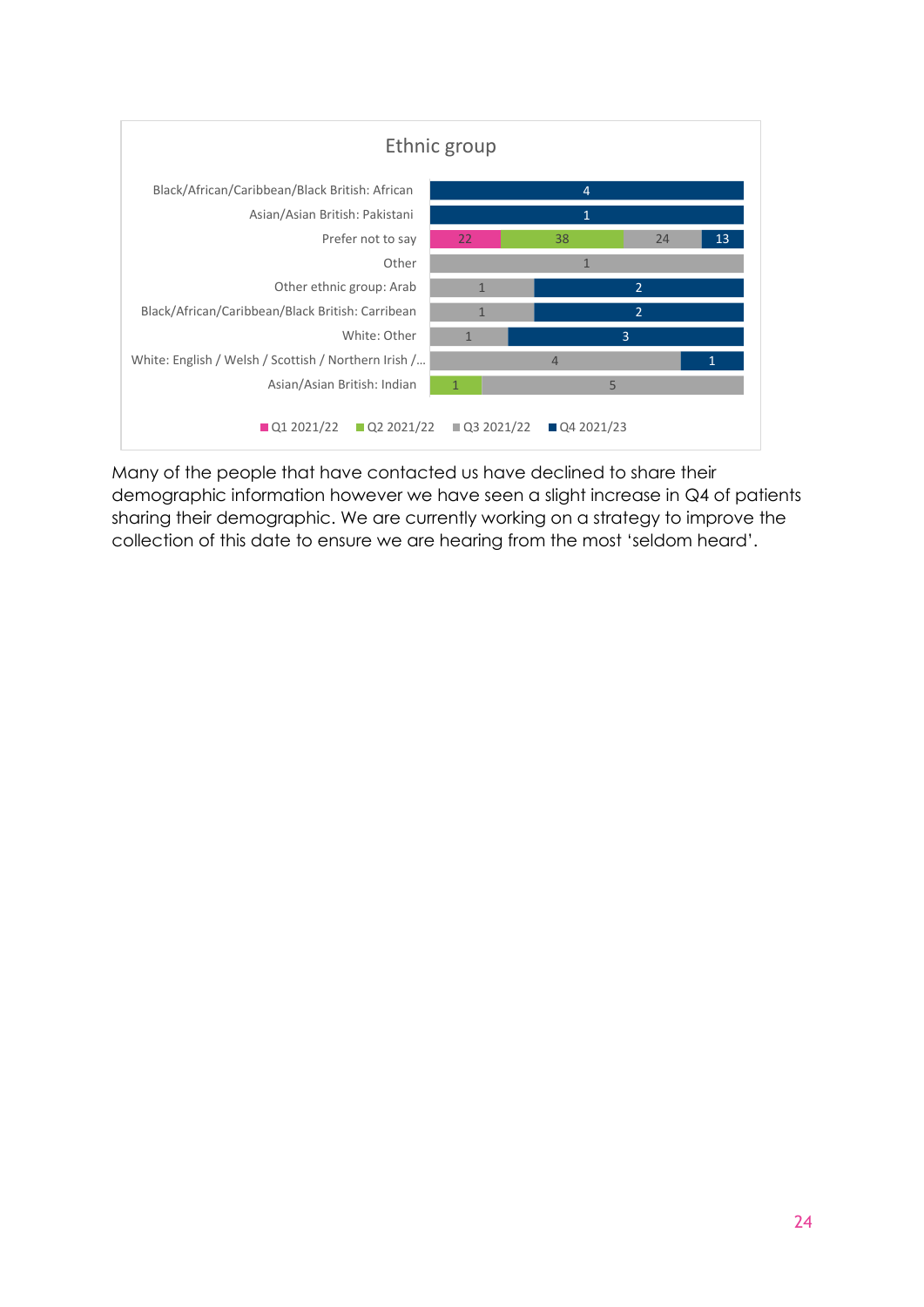## <span id="page-24-0"></span>**Conclusion**

In Q 1 - 4 a total of 679 patient experience views were collected via our surveys. We gathered the views of 35 people in Q1 and significantly improved on this by hearing from 474 people in Q4. Over the three quarters 254 people said they received a poor service and 38% of the respondents said they were unlikely or extremely unlikely to recommend the service.

#### **Overall service ratings**

Looking at the overall service ratings received for  $Q1 - Q4$ , 35% said their service were okay, 41% said they were poor and 9% said they were very poor. Overall Q1 – Q4 we received 218 negative reviews and 165 of these were negative reviews of GP surgeries. Following on from this, in Q4 we received an increase of 21 negative GP reviews from Brent Residents which highlights patients are still feeling increasingly unhappy with GP surgeries.

The majority of the themes still relate to dignity and respect, communication and access to services especially gaining a GP appointment and registering with an NHS dentist. From our outreach engagement work we are still hearing of an significant amount of reviews relating to the lack of access to Mental Health Services. Brent residents have also raised issues that there is no continutiy between primary and seconday care. People are feeling left behind especially when they do not meet the eligibilty criteria and are not offered any other support.

These findings provide an indication that more still needs to be done by services and stakeholders to ensure that a high standard of care is being consistently delivered across all services in the borough.

#### **GP improvements**

The findings from the analysis within this report highlight that in Q4 there are still several key areas for improvement in GP surgeries. There has been an increase in Q4 of several GP surgeries receiving 100% poor or very poor service rating.

Negative reviews relating to these GP surgeries in Brent highlighted Access to Services and Quality of Care received. Relating to the theme Access to Services, a trend is beginning to emerge where people are highlighting difficulties booking an appointment using the variety of methods available. This especially related to booking a face-to-face appointment.

Although these findings are somewhat expected, and correlate with North West London and national findings due to the rise of high demands on Primary Care during the Covid-19 pandemic, we must still ensure that patients are able to access their GP and no barriers are in place to prevent them from receiving an appointment. Following on from our engagement project we will continue to monitor this trend and review different GP practices in the form of an Enter and View. This will offer a proactive and consistent approach to gather patient experience.